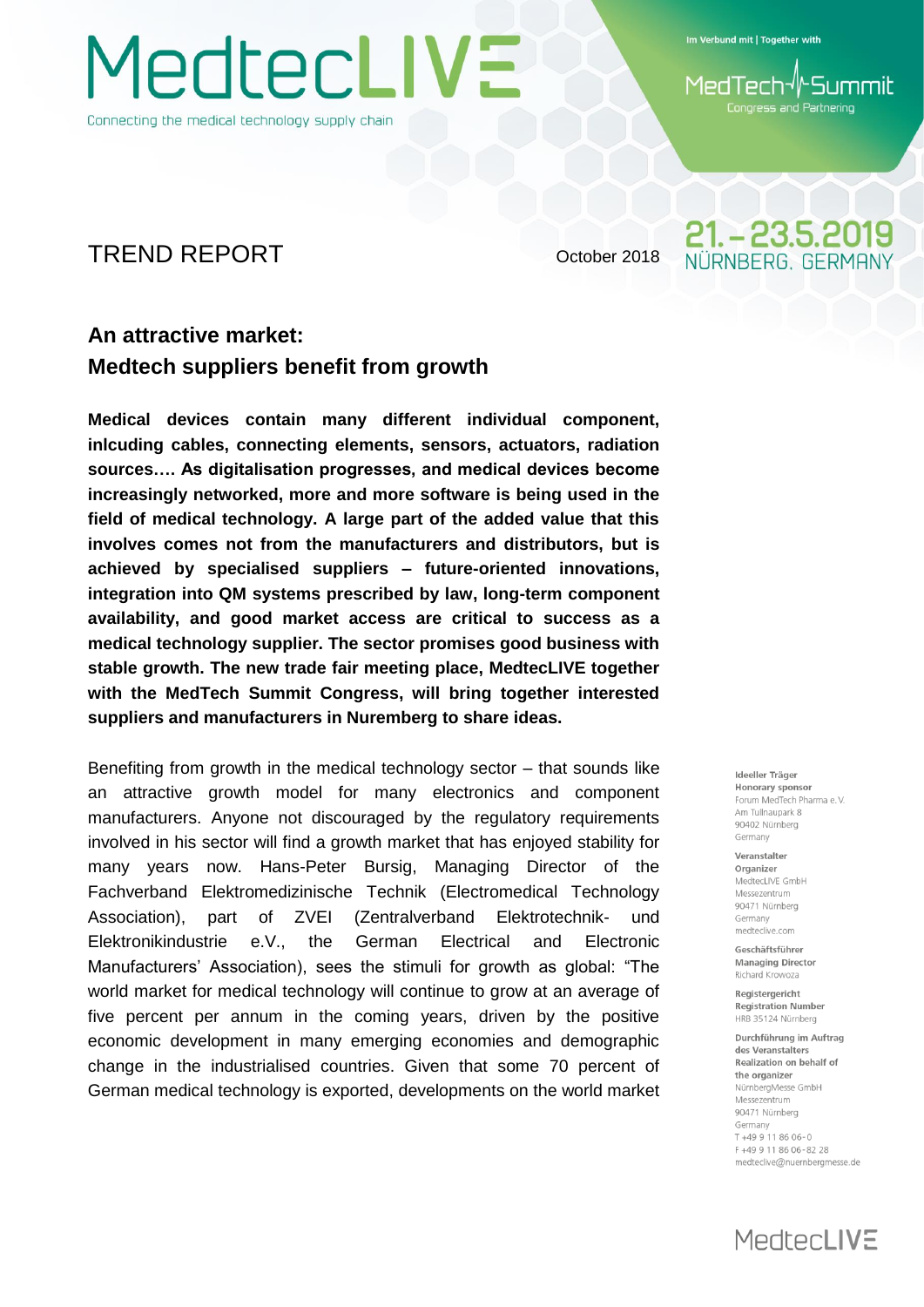Im Verbund mit | Together with

**iss and Partnering** 

21. - 23.5.2019 NÜRNBERG, GERMAI

are more important for the growth of our industry than those on the German

**TedtecLIVE** 

Connecting the medical technology supply chain

growth market in the future." See [here](https://www.zvei.org/verband/fachverbaende/fachverband-elektromedizinische-technik/) for more on MedtecLIVE partner ZVEI Fachverband Elektromedizinische Technik.

market. That means that medical technology will remain an appealing

#### **Proximity to medical product manufacturers is key**

Cable specialist Leoni Special Cables GmbH, one of the exhibitors at the new MedtecLIVE trade fair in Nuremberg and an experienced Medtech supplier, is equally confident about the future. "Medical technology sales in the 2017 financial year were positive, and enjoyed stronger growth than expected," says Birte Wendeln of Leoni. "This trend is an ongoing part of current business developments." Like Bursig, she has her eye on the global market: "In 2018, the focus will be on expanding the US medical market. The demand by OEMs is "local for local," which is in line with the calls by the US administration. A sign of how our medical technology business will expand from here is the establishment of a local manufacturing facility for the North American region." In this way, the company aims to position itself closer to the medical technology manufacturers, and also involve itself in the development of medical products at an earlier stage.

For further information about MedtecLIVE exhibitor Leoni, see [here.](https://www.leoni-healthcare.com/de/)

#### **Maintain dialogue**

Early dialogue between manufacturers and suppliers makes the transfer of design and development work easier in cases where the ultimate goal is to implement development results in production. For Professor Christian Johner, owner of the consulting firm that bears his name, this design transfer is more than just a need imposed by ISO 13485 and requiring documented implementation. Rather, he encourages the notion of treating design transfer as something more than an isolated handover at the end of the development process: "Production must understand which development demands are essential in terms of ensuring the benefit of the product to the patient and minimising the risks to patients, users and third parties." Johner offers some practical tips: "As a consequence, Production needs to be involved in numerous stages of the development process, e.g. at the very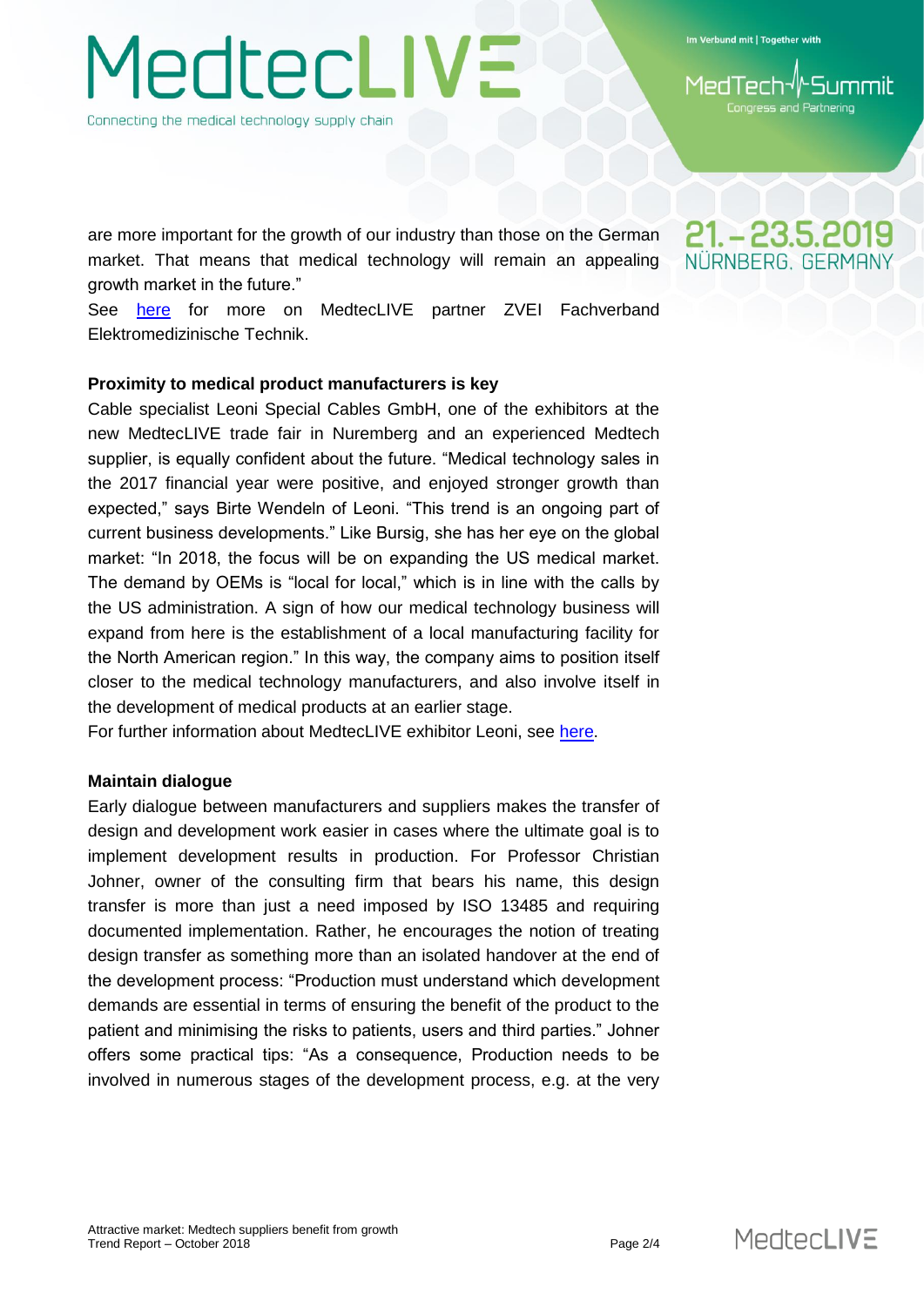**TedtecLIVE** Connecting the medical technology supply chain

Im Verbund mit | Together with

and Partnering

point of specifying the product requirements. Design review meetings are one way of involving Production at an early stage."

Holger Frank, CEO of Mechatronic AG, a development service firm specialising in the medical technology sector, believes a careful view of the entire innovation process is essential: "A well documented design transfer to Production and a transparent supply chain are key elements in working together with cooperation partners to take a development project to a successful conclusion."

For further information about MedtecLIVE exhibitor Mechatronic AG, see [here.](https://www.mechatronic.de/)

Wendeln draws on an example from Leoni to show that this iterative process offers clear advantages for the manufacturer: it is important to ensure right at the product design stage that cables do not become kinked, for example. Sometimes, the demands in terms of cable specifications are too stringent – for example, a manufacturer may design a product capable of withstanding millions of automatic sequences, even though the device is intended to be operated manually. In such cases, it is possible to aim a little lower than the specifications to save costs. "And sometimes we will say on the basis of experience that the demands on a product will actually be higher than the manufacturer originally planned," says Wendeln. In such cases, the specifications need to be adjusted upwards at an early stage.

Design transfer is therefore not a one-way street in which the supplier must simply implement the manufacturer's instructions to the letter. In the best case, suppliers and OEMs will develop the product together: the suppliers can provide their specific knowledge and as much expertise as possible regarding how the medical product will subsequently be used in hospitals, practice or other care environment. This practical knowledge will be available to interested suppliers at the MedTech Summit and MedtecLIVE via presentations and discussion with manufacturers.

#### **Contact for press and media**

Jens Fuderholz, TBN Public Relations Benno Wagner, Simon Kögel, NürnbergMesse GmbH

## 21. - 23.5.2019 NÜRNBERG, GERMAI